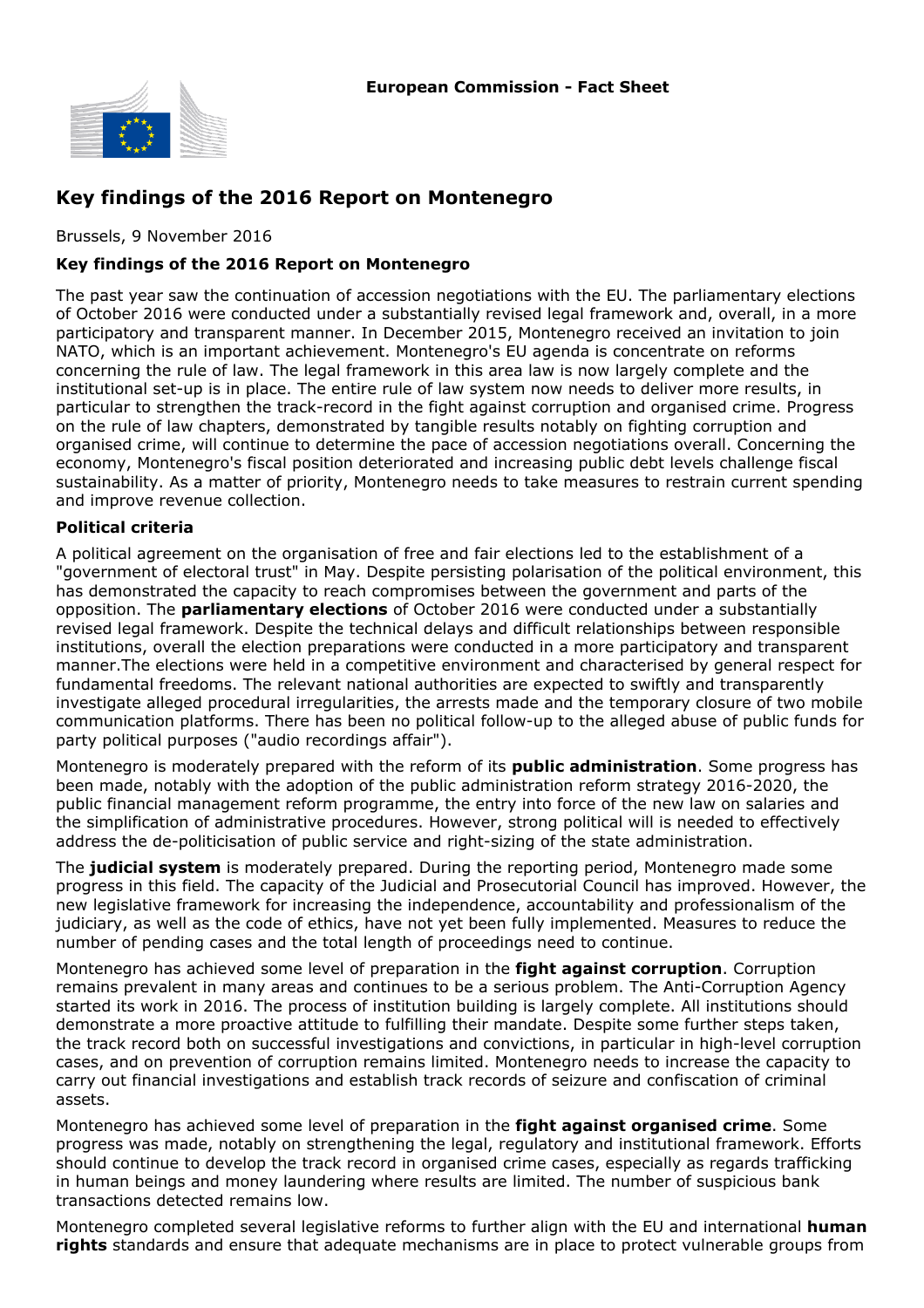discrimination. Implementation of the legislation remains weak. Amendments to the overall legislative framework, to ensure a coherent sanctioning policy for human rights violations, have not been adopted yet. Institutional capacity needs to increase further. The Roma minority remains the most vulnerable and most discriminatedagainst community in various areas of life.

Montenegro has achieved some level of preparation in the area of **freedom of expression**, but no further progress was made in the past year. The number of defamation cases remains high, which points to weak self-regulation mechanisms, as well as to challenges in understanding the role of the media. Montenegro still needs to achieve overall alignment with the case-law of the European Court of Human Rights. The premises of one commercial media company were damaged and several journalists were physically and verbally assaulted and threatened during anti-government protests in October 2015. There has been no progress in the resolution of cases of attacks on journalists.Transparency and non-discrimination in state advertising in the media should be ensured. The revised Code of Ethics for Journalists must be effectively and uniformly applied across the media community.

Montenegro continued to play a constructive role in **regional cooperation**. It ratified its border agreements with Bosnia and Herzegovina and with Kosovo.

### **Economic criteria**

Montenegro ismoderately preparedin developing a **functioning market economy**.Some progress was made to strengthen the functioning of the financial and labour markets, as well as on improving the business environment. Investments in infrastructure and tourism support economic activity. However, rapidly rising public debt and high fiscal deficits, together with high external imbalances and high unemployment are of concern. The combined effects of large-scale public infrastructure investments and several new expensive social expenditure programmes challenge fiscal sustainability. Immediate corrective measures are required, as called for by the Economic Reform Programme (ERP) policy guidance. Other problems to be tackled include high external imbalances and low labour market participation and still low credit growth amid high impaired bank loans.

Montenegro is moderately prepared in its capacity to **cope with competitive pressure and market forces within the Union**. Some progress was achieved in improving the quality of infrastructure, the energy market and the digitalisation of the economy. SMEs support is modest but developing gradually. However, substantial efforts are still required to develop human capital and a competitive export-oriented industry.

## **EU legislation**

Concerning its **ability to assume the obligations of membership**, important work on alignment and preparation for the implementation of the *acquis* has taken place and Montenegro is moderately prepared in many chapters, such as the free movement of goods, public procurement, statistics as well as justice, freedom and security. Montenegro has continued to align with all EU common foreign and security policy positions and declarations. Montenegro is at an early stage of preparation regarding fisheries and budgetary and financial provisions and at some level of preparation in the area of environment and climate change. Good progress has been made in the areas of free movement of goods, agriculture and rural development, food safety, veterinary and phytosanitary policy, energy, customs union, external relations and financial control. Looking ahead, Montenegro should focus in particular on competition policy and economic and monetary policy. Strengthening the administrative capacity for ensuring the application of the *acquis* remains a substantial challenge for Montenegro.

## **Key dates**

1999: The EU proposes the new Stabilisation and Association Process for countries of Southeast Europe

June 2000: The European Council states that all the Stabilisation and Association countries are potential candidates for EU membership

June 2003: Thessaloniki Summit: EU perspective for the Western Balkans is confirmed

June 2006: the EU decides to establish relations with Montenegro as a sovereign and independent state

October 2007: The Stabilisation and Association Agreement (SAA) with the EU is signed

December 2008: Montenegro presents its application for membership to the EU

December 2009: Visa-free travel to Schengen area for citizens of Montenegro

May 2010: The SAA enters into force

November 2010: The European Commission issues its Opinion on Montenegro's application for EU membership

December 2010: The European Council grants candidate status to Montenegro

June 2012: The accession negotiations are formally opened at the first Intergovernmental Conference